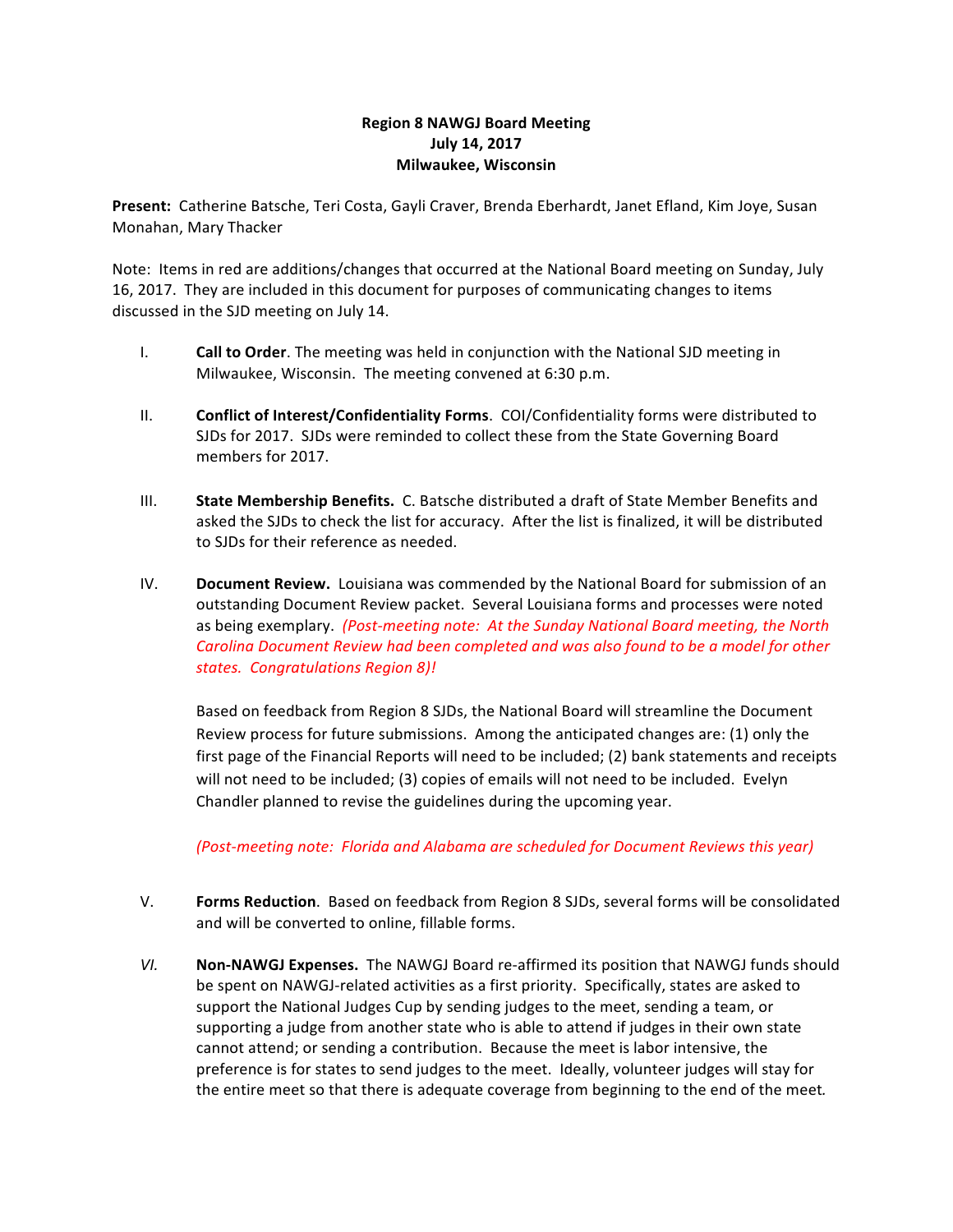*(Post-meeting note: Realizing the difficulty in getting volunteers who can stay from the beginning* to the end of the meet, the National Board was open to (1) splitting a weekend assignment if a state sends more than one person (e.g., Friday-Saturday and Saturday *Sunday);* or (2) having a judge just come in for Sunday because this is the day that is most *difficult to staff. In many locations, the judge will need to stay over Sunday night.)* 

**RJD Approval of Non-NAWGJ Expenses over \$100.00.** The Operating Code (page 15) states that "after consultation with and approval of the State Governing Board members, [SJD's] must receive written approval from the Regional Judging Director for non-NAWGJ expenses over \$100.00." This has not been a practice in Region 8 so it will need to be implemented. This includes items that are less than \$100 individually but, when bundled together, exceed \$100. (Post-meeting note: At the Sunday morning meeting, the Board remained firm in the *interpretation* of this requirement. However, it was noted that the RJD could approve these expenses at the time the budget was submitted to the RJD, if the budget was accompanied by SGB minutes detailing the specific non-NAWGJ expenditures. This process will avoid *duplicative approvals. It was specifically noted that RJDs do NOT approve the SGB budget. Therefore, RJDs may approve projected non-NAWGJ expenditures at the time of submission* of the budget if accompanied by SGB approval/minutes but they will not be approving the *budget)*. See previous note about the priority for NAWGJ expenses over non-NAWGJ expenses. 

**VII.** National NAWGJ Meeting. SJD's were asked to notify their members that the National NAWGJ meeting will be held at USA Gymnastics Congress on August 17 at 4:30 p.m. All judges are invited to participate.

## **VIII. Financial Announcements and Reminders:**

- All states were asked to have an elected position designated as **treasurer**. (Post-meeting note: The name was changed from treasurer to Financial Assistant at the Sunday Board *meeting to better reflect the duties of the position.)* The Financial Assistant may be a separate elected position or may be an existing elected position who is designated as Financial Assistant in addition to other duties. The Financial Assistant should become knowledgeable in all NAWGJ financial policies and procedures, may assist the SJD with financial duties, and serve as the four-eyes reviewer. The individual may prepare the financial report for the SJD but the SJD must sign the report (in this case, the SJD would conduct the four-eyes review).
- Only the SJD may have access to the NAWGJ checking account and sign checks or utilize bill pay. *(Post-meeting note: This statement will be added to the NAWGJ Operating Code as it was not explicitly stated before).*
- Patty Shipman will accept financial reports electronically via Google Docs or other method. Kim Joye, Georgia SJD, provided an overview of Google Docs to all SJDs at the national meeting and was helpful in getting electronic submissions to become accepted.
- A Form 1099 needs to be submitted for all individuals paid by the SGB, regardless of the amount paid. Send the form and the amount paid to Patty Shipman. The RJD does not need copies of these forms.
- The threshold for requiring approval by RJDs for depreciable items was changed from \$200 to \$400. This change will be reflected in the Operating Code.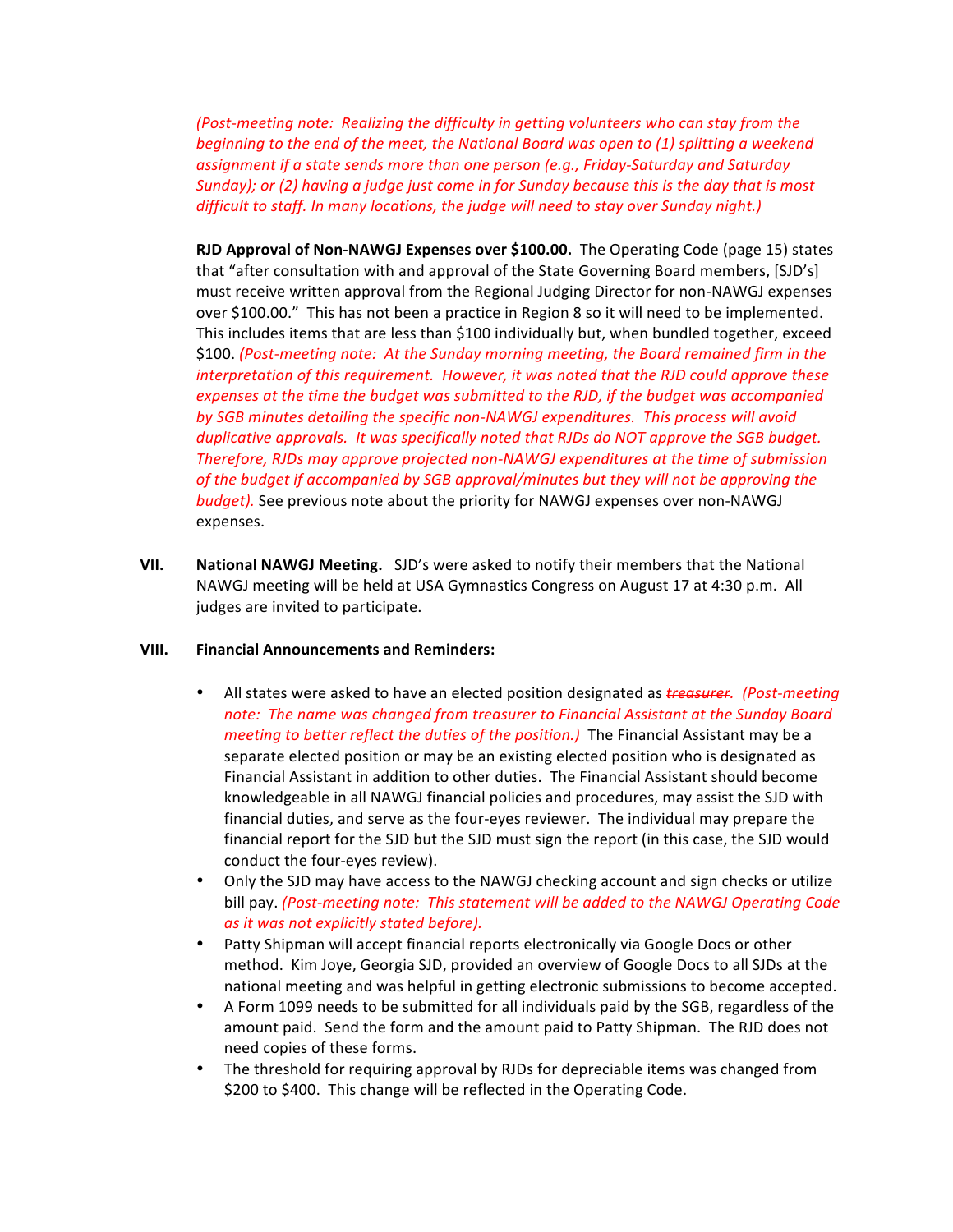- The threshold for submitting inventory forms to Patty Shipman was raised to \$1500. A check box will be included on the Annual Report form to document inventory items below \$1500. (Post-meeting note: It may still be necessary to send an inventory form *for items between* \$400 and \$1,499 to the SJD—need to wait for the minutes from the *National Board because I was not clear on the final outcome of the discussion).*
- If an SJD travels on NAWGJ business by car instead of by air, reimbursement may be claimed in an amount comparable to the sum of the cost of the airfare (lowest fare at the time a reservation would have been made) plus other related costs, e.g., airport parking, baggage fees, mileage to/from the airport, transportation to/from the hotel/site.
- When SJDs use NAWGJ funds to travel and share a hotel room with another NAWGJ member, the accompanying judge should pay half the cost of the hotel room (otherwise this would be a benefit to one judge over all other members—the alternative would be for the state to provide all members with a similar benefit).
- Reminder that the Helping Hands donation goes under "Other" on financial reports.

## **IX.** State Governing Board Meetings

The Operating Code was changed to require a minimum of two SGB meetings per year. One of the meetings must be face-to-face (however, individual members may call in, Skype in, or use GoToMeeting to participate in the face-to-face meeting). The second meeting may be face-to-face or by other means (call in, Skype, GoToMeeting, etc.).

## **X. Assigning**

For insurance purposes, judges must be assigned by the elected assigner or the SJD. It is preferred that the elected assigner make all assignments. If a person other than the elected assigner or SJD is used to assign, (1) the person must be an elected SGB member and (2) the minutes must state that the SGB has voted to approve this person to assign. The insurance company will not provide coverage for meets not assigned by individuals who are not officially designated with this duty.

- **XI. Summer 2018 National Meeting**. The 2018 National NAWGJ Board meeting will be July 8 15, 2018 in Burlington, Vermont at the Essex Culinary Resort. (Post-meeting note: Nearly all regions voted for Burlington; two were split between Burlington and Niagara Falls).
- **XII. Term Limits.** The Board discussed the pros and cons of term limits. Region 8 SJDs favored term limits at all levels (SGB members, SJDs, RJDs, and other National Board members). Region 8 SJDs preferred a three-term limit over a two-term limit. (Post-meeting note: Six *regions* were in favor of term limits. One was opposed. One was not present for the discussion. Two regions preferred 3 terms; the other regions preferred 2 terms. The *Constitution Committee will prepare two to three proposals regarding term limits for consideration at the January, 2018 National Board meeting).*
- **XIII. Emergency Preparedness.** A draft document was distributed to assist Meet Referees and judges in preparing for potential emergencies on the way to or during a meet (accidents, illnesses, or other emergency situations). The document will be finalized and posted on the NAWGJ website. States were asked to discuss the document with their boards and to